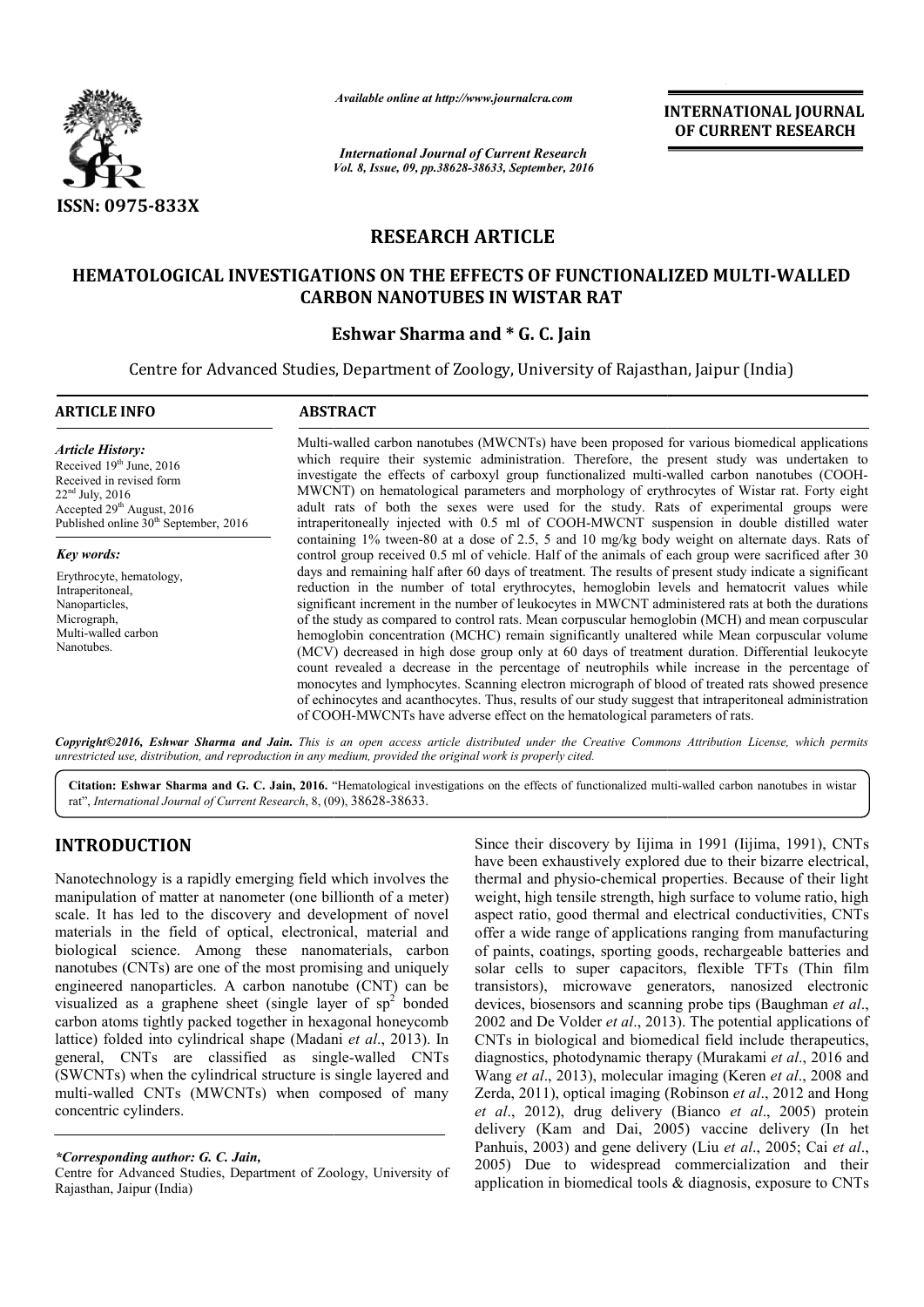is likely to increase in the near future which may be hazardous to human health.

The pristine CNTs are generally not soluble in aqueous solutions because of their highly hydrophobic surfaces, therefore, for biomedical applications, surface modification or functionalization is required to solubilize CNTs and to render biocompatibility & low toxicity (Liu *et al*., 2006) Accidental exposure of CNTs by inhalation or ingestion via skin or mucosa, can potentially lead to the translocation of CNTs in the bloodstream. On the other hand, many of the proposed biomedical applications will require direct injection into the body via different routes of administration which will probably lead to direct contact with blood components (Bussy *et al*., 2013).

Hematological profile is a measure of general health and plays a critical role in diagnosis and assessing the health condition of an organism. In the past decade, various independent studies have been conducted on MWCNTs which have reported toxicity of CNTs both *in vitro* and *in vivo,* but majority of them have focused on pulmonary toxicity (Muller *et al*., 2005; Roda *et al*., 2011 and Kayat *et al*., 2011), cytotoxicity (Monteiro-Riviere *et al*., 2005 and Patlolla *et al*., 2010), genotoxicity (Naya *et al*., 2011 and Kato *et al*., 2013), and common response (Nygaard *et al*., 2009 and Delogu *et al*., 2012). However, adverse effects of CNTs on hematological parameters have been rarely studied. Thus, there is a need for better understanding of the toxic effects and safety concerns related to CNTs before introduction into the body.

The present investigation was undertaken to assess the effects of COOH-functionalized MWCNTs after intraperitoneal injection on hematological parameters of Wistar rat.

### MATERIALS AND METHODS

#### Dose preparation

Carboxyl group functionalized multi-walled carbon nanotubes (COOH-MWCNT) were purchased from Nanobeach (Delhi, India). According to the Data sheet provided by Nanobeach along with COOH-MWCNT, these were synthesized by chemical vapour deposition (CVD) method [Average outer diameter - 20 nm; average length of COOH-MWCNT - 20 µm as determined by scanning electron microscopy (SEM) and transmission electron microscopy (TEM). COOH-MWCNTs were suspended in double distilled water using Tween-80 (1%) as surfactant with the help of physical mixing and ultrasonication using water bath ultrasonicator (Labman LMUC-2A) for 40 minutes at 40 kHz.

#### Animals

Adult, colony bred rats of both sexes of the Wistar strain, weighing 160-180 g each, were used for the study. The rats were left under normal healthy conditions in the animal house of the department. Animals were housed in polypropylene cages under standard laboratory conditions of 12 h-12 h lightdark cycle and a temperature of  $22 \pm 3$ °C. They were provided standard rat diet (Aashirwad Food Industries, Chandigarh, India) and water *ad libitum*. The animals were maintained as per guidelines of the Committee for the Purpose of Control and Supervision of Experiments on Animals (CPCSEA) regulations. The study was approved by the Institutional Ethical Committee, Department of Zoology, University of Rajasthan, Jaipur, India.

#### Experimental design

Animals were randomly divided into four groups (12 in each group) including control and experimental groups. The animals of the experimental group were intraperitoneally (i.p.) exposed with COOH-MWCNT (2.5, 5 and 10 mg/kg body weight) suspension in a value of vehicle 0.5 mL/rat on alternate days. The animals of the control group were treated with vehicle in the same way as that of the animals of the experimental groups. Half of the animals of each group were sacrificed after 30 days and remaining half after 60 days of treatment.

#### Autopsy

At the end of the respective experimental period, animals were fasted overnight and sacrificed under mild ether anesthesia. The blood samples were collected through cardiac puncture in EDTA vials from rats of all the groups.

#### Hematological study

Total erythrocyte (RBC) and total leukocyte (WBC) counts (Lynch *et al*., 1969), differential leukocyte count (Ghai, 2013) hemoglobin concentration (Crosby *et al*., 1954), and hematocrit value (Strumia *et al*., 1954) were determined by standard laboratory methods. Red blood cell indices *viz.* mean corpuscular volume (MCV), mean corpuscular hemoglobin (MCH) and mean corpuscular hemoglobin concentration (MCHC) were calculated using standard formulae.

MCV (in femtolitres) = 
$$
\frac{\text{Hematocrit} (\% ) \times 10}{\text{No. of RBC (millions/mm}^3)}
$$
MCH (in picograms) = 
$$
\frac{\text{Hemoglobin} (g/dL) \times 10}{\text{No. of RBC (millions/mm}^3)}
$$

MCHC (in g/dL) = 
$$
\frac{\text{Hemoglobin (g/dL)} \times 100}{\text{Hematocrit (\%)}}
$$

### Morphological study

For morphological study of erythrocytes, a drop of fresh blood was fixed in 2% glutaraldehyde (in 0.1 M phosphate buffer) for 30 minutes. It was then centrifuged, washed in 0.1 M phosphate buffer (pH 7.4), washed and centrifuged in double distilled water 5 times and resuspended in double distilled water. A thin film was then applied onto cut glass slide pieces (1 cm X 1 cm), dried, sputter coated with gold and finally observed under scanning electron microscope (30 kV, EVO-18 Carl Zeiss).

#### Statistical analysis

All values were reported as mean  $\pm$  standard error mean (SEM) for all experiments. Statistical analysis of the data was performed by one way analysis of variance (ANOVA)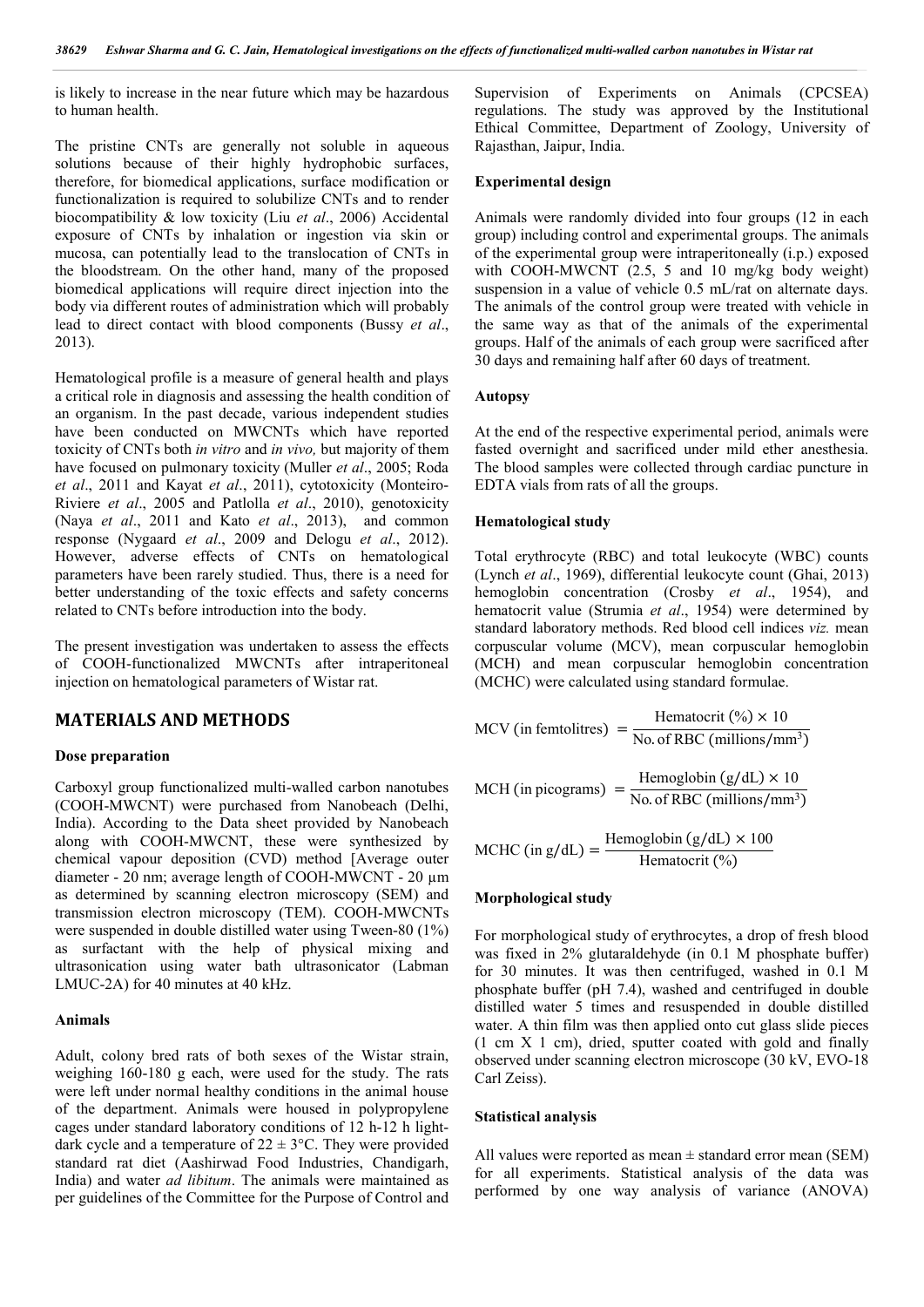followed by Tukey's post-hoc test using version 20 of IBM SPSS statistics software for windows. The significance level was set at  $P \le 0.05$ .

## RESULTS

Table 1 depicts the mean values of the various hematological parameters of control and COOH-MWCNT administered rats at different doses and durations. The erythrocyte counts, hemoglobin level and hematocrit value remain significantly unchanged in the low dose group at both the treatment durations compared to the control group. However, there was significant decline in the erythrocyte counts in medium group only at 60 days and in high dose group at both 30 and 60 days durations of the treatment compared to the control group. A significant reduction in the hemoglobin levels and hematocrit values were also observed in both medium and high groups of COOH-MWCNT treated rats at 30 as well as 60 days duration when compared to control group. There were no statistically significant alterations observed in the values of MCH and MCHC in all the three dose groups at both the durations of the study. MCV values also remained significantly unchanged in the low and medium dose groups at both 30 and 60 days treatment duration but reduced significantly in the high dose group compared to control at 60 days duration of the treatment. In medium dose group the number of circulating leukocytes increased significantly only at 60 days duration of the treatment while in highest dose group their numbers increased significantly at both 30 and 60 days of durations as compared to control.



Figure 1. Scanning electron micrograph of blood of control (17.43 RX)

Table 2 represents differential leukocyte counts of control and COOH-MWCNT administered rats at different doses and durations. Statistically non-significant changes were observed in the percentage of subpopulations of leukocytes in all the experimental groups at 30 days treatment duration except that of neutrophils which were reduced significantly in high dose group compared to control. In 60 days treatment study, the percentage of lymphocytes increased significantly only in high dose group, monocytes increased significantly in medium dose group while neutrophils decreased significantly in both medium and high dose groups compared to control. Eosinophils and basophils percentage showed non-significant change in all the experimental groups at both treatment durations. Figure 1 and 2 depicts scanning electron micrographs of blood of control and highest dose COOH-MWCNT administered (10 mg/kg b.wt.) rats of 60 days experimental duration. Micrographs of control rat showed normal morphology of erythrocytes having smooth surface and rounded shape. On the other hand, COOH-MWCNT administered rats showed presence of echinocytes and acanthocytes (spiculated erythrocytes) with wavy appearance of their membrane and spicule like projections on cell surface.



Figure 2. Scanning electron micrograph of blood of rat administer with 10mg/kg b wt. of COOH-MWCNT for 60days experimental duration (15.58 RX)

## DISCUSSION

Carbon nanotubes have attracted researchers worldwide because of their unique properties which can be utilized in diverse fields including diagnosis and drug delivery. In recent years, the use of CNTs has increased tremendously and is expected to increase more rapidly in coming time. Biomedical applications require systemic administration of CNTs, and the toxicity of the CNTs reaching the blood stream, together with their impact on different tissues is of vital importance (Clichici *et al*., 2012).

Hemotoxic profiling of a chemical can be considered as the identification of the possible adverse effects resulting from its interaction with blood components including cells and proteins (Bussy *et al*., 2013), Deviation from the normal values of hematological parameters reflects alteration in the physiological state. In the present study, the hematological alterations induced by COOH functionalized multi-walled carbon nanotubes in adult Wistar rats have been investigated.

The results of our study revealed a dose and duration dependent decline in both the total erythrocyte count and hemoglobin level in COOH-MWCNT treated groups as compared to control groups. This decline in the erythrocyte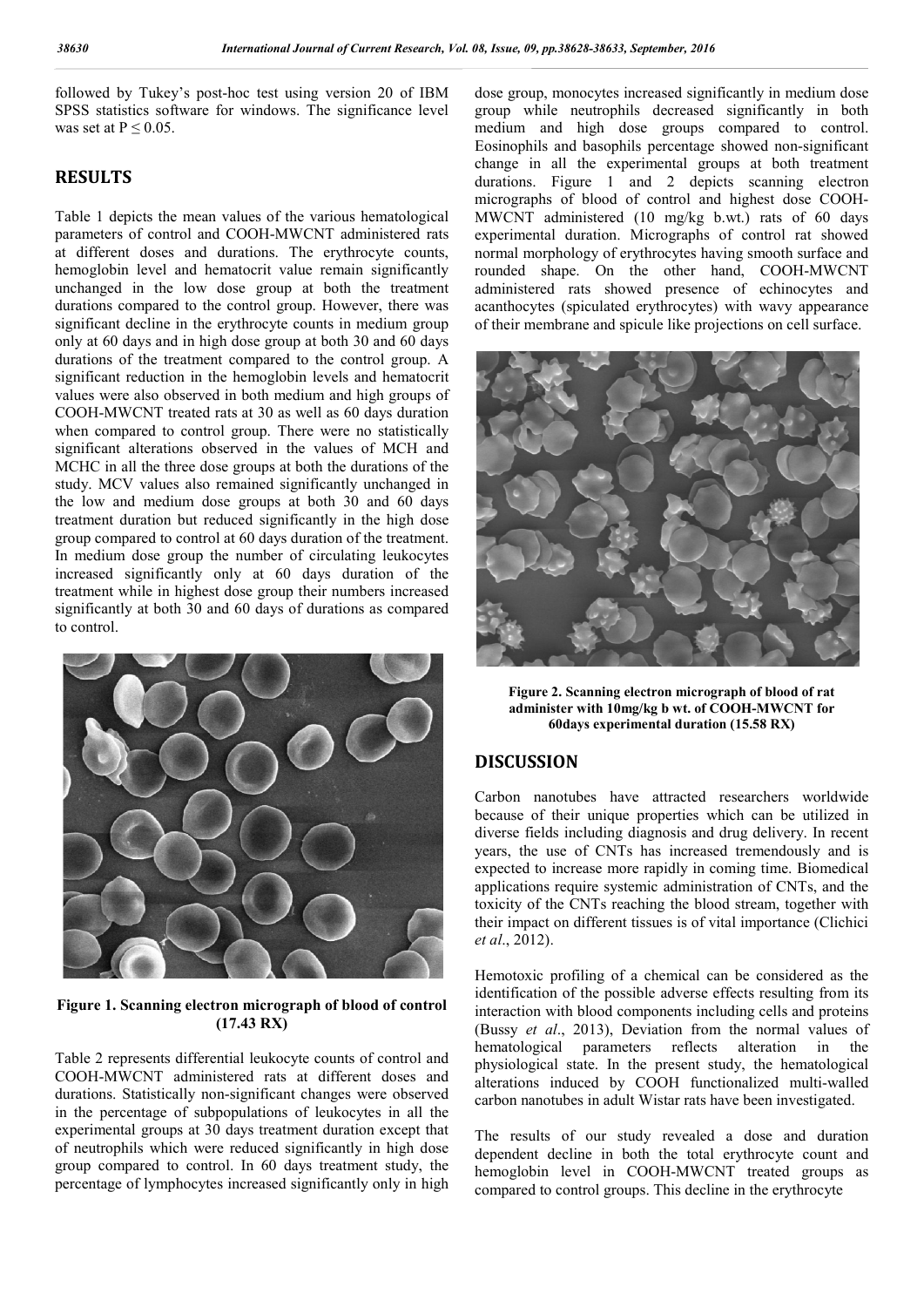| Parameters                        | 30 days                       |                          |                           |                               | 60 days                  |                               |                               |                          |
|-----------------------------------|-------------------------------|--------------------------|---------------------------|-------------------------------|--------------------------|-------------------------------|-------------------------------|--------------------------|
|                                   | Control                       | COOH-MWCNT               |                           |                               |                          | <b>COOH-MWCNT</b>             |                               |                          |
|                                   |                               | $2.5$ mg/kg b.wt.        | $5$ mg/kg b.wt.           | $10 \text{ mg/kg}$ b.wt.      | Control                  | $2.5 \text{ mg/kg}$ b.wt.     | 5 mg/kg b.wt.                 | $10 \text{ mg/kg}$ b.wt. |
| $RBC$ (million/mm <sup>3</sup> )  | $5.61 \pm 0.15^{\circ}$       | $5.33 \pm 0.24^{\circ}$  | $4.76 \pm 0.27^{ab}$      | $4.38 \pm 0.24^b$             | $5.50 \pm 0.17^{\circ}$  | 5.21 $\pm$ 0.27 <sup>ab</sup> | $4.40 \pm 0.23$ <sup>bc</sup> | $4.15 \pm 0.27^c$        |
| $WBC$ (thousand/mm <sup>3</sup> ) | $6.48 \pm 0.16^a$             | $6.68 \pm 0.28^a$        | $7.08 \pm 0.40^{ab}$      | $7.71 \pm 0.32^b$             | $6.59 \pm 0.10^a$        | $6.79 \pm 0.27$ <sup>ab</sup> | $7.38 \pm 0.19$ <sup>bc</sup> | $7.93 \pm 0.20^{\circ}$  |
| Hemoglobin $(g/dL)$               | $12.88 \pm 0.17^{\circ}$      | $12.07 \pm 0.34^{ab}$    | $11.07 \pm 0.56^{\circ}$  | $10.43 \pm 0.55^{\circ}$      | $13.02 \pm 0.24^{\circ}$ | $11.92 \pm 0.37^{ab}$         | $10.40 \pm 0.54^{\rm bc}$     | $9.45 \pm 0.49^{\circ}$  |
| Hematocrit (%)                    | $43.05 \pm 1.14^{\circ}$      | $41.10 \pm 3.66^{ab}$    | $35.64 \pm 2.65^{\rm bc}$ | $31.32 \pm 1.33$ <sup>c</sup> | $42.74 \pm 1.05^{\circ}$ | $40.14 \pm 1.12^a$            | $32.96 \pm 1.24^{\circ}$      | $28.60 \pm 1.67^b$       |
| MCV(fL)                           | $76.70 \pm 0.57$ <sup>a</sup> | $77.75 \pm 3.59^{\circ}$ | $74.50 \pm 2.51^{\circ}$  | $72.06 \pm 3.27^{\circ}$      | $78.01 \pm 2.44^{\circ}$ | $77.67 \pm 2.65^{ab}$         | $75.25 \pm 2.25^{ab}$         | $69.11 \pm 1.42^b$       |
| $MCH$ (pg)                        | $23.02 \pm 0.63^{\circ}$      | $22.81 \pm 0.88^{\circ}$ | $23.28 \pm 0.34^{\circ}$  | $24.01 \pm 1.24^{\circ}$      | $23.73 \pm 0.40^{\circ}$ | $23.03 \pm 0.64^{\circ}$      | $23.65 \pm 0.56^{\circ}$      | $22.90 \pm 0.68^{\circ}$ |
| MCHC (%)                          | $30.02 \pm 0.82^{\circ}$      | $29.54 \pm 1.30^a$       | $31.43 \pm 1.15^a$        | $33.51 \pm 1.85^{\circ}$      | $30.52 \pm 0.68^{\circ}$ | $29.70 \pm 0.58^{\circ}$      | $31.58 \pm 1.32^{\circ}$      | $33.20 \pm 1.13^a$       |

Table 1. Hematological parameters of control and COOH-MWCNT administered rats at different doses and durations

Values represent mean  $\pm$  standard error mean (n = 6). Values in a row with different letter in superscript indicates significant difference according to Tukey's post-hoc multiple comparison test.

| Table 2. Differential leukocyte count (DLC) of control and COOH-MWCNT administered rats at different doses and durations |  |
|--------------------------------------------------------------------------------------------------------------------------|--|
|--------------------------------------------------------------------------------------------------------------------------|--|

|                     | 30 days                    |                           |                            |                          | 60 days                  |                              |                          |                          |
|---------------------|----------------------------|---------------------------|----------------------------|--------------------------|--------------------------|------------------------------|--------------------------|--------------------------|
| Parameters          | Control                    | COOH-MWCNT                |                            |                          |                          | COOH-MWCNT                   |                          |                          |
|                     |                            | $2.5 \text{ mg/kg}$ b.wt. | 5 mg/kg b.wt.              | $10 \text{ mg/kg}$ b.wt. | Control                  | $2.5 \text{ mg/kg}$ b.wt.    | $5 \text{ mg/kg}$ b.wt.  | $10 \text{ mg/kg}$ b.wt. |
| Lymphocytes $(\% )$ | $73.67 \pm 0.80^4$         | $74.17 \pm 2.24^{\circ}$  | $76.83 \pm 1.28^{\circ}$   | $79.33 \pm 1.65^{\circ}$ | $73.83 \pm 0.70^{\circ}$ | $76.50 \pm 0.85^{ab}$        | $77.00 \pm 1.10^{ab}$    | $78.67 \pm 1.12^b$       |
| Monocytes $(\% )$   | $2.17 \pm 0.31^{\text{a}}$ | $1.83 \pm 0.40^a$         | $2.83 \pm 0.48^a$          | $2.17 \pm 0.48^{\circ}$  | $2.00 \pm 0.36^a$        | $1.83 \pm 0.31^a$            | $3.33 \pm 0.33^b$        | $2.33 \pm 0.33^{ab}$     |
| Neutrophils $(\% )$ | $20.50 \pm 0.85^{\circ}$   | $20.83 \pm 1.64^{\circ}$  | $16.33 \pm 0.88^{ab}$      | $15.83 \pm 1.17^{\circ}$ | $20.83 \pm 0.70^{\circ}$ | $18.17 \pm 1.08^{ab}$        | $15.33 \pm 0.49^{\circ}$ | $15.67 \pm 0.88^{\circ}$ |
| Eosinophils $(\% )$ | $3.17 \pm 0.31^{ab}$       | $2.50 \pm 0.50^{ab}$      | $3.83 \pm 0.31^a$          | $2.33 \pm 0.33^b$        | $3.17 \pm 0.48^a$        | $3.17 \pm 0.54$ <sup>a</sup> | $4.33 \pm 0.49^a$        | $3.17 \pm 0.40^a$        |
| Basophils $(\%)$    | $0.50 \pm 0.22^{\text{a}}$ | $0.67 \pm 0.33^a$         | $0.17 \pm 0.17^{\text{a}}$ | $0.33 \pm 0.21^a$        | $0.17 \pm 0.17^{\rm a}$  | $0.33 \pm 0.21^a$            | $0.00 \pm 0.00^a$        | $0.17 \pm 0.08^a$        |

Values represent mean ± standard error mean (n = 6). Values in a row with different letter in superscript indicates significant difference according to Tukey's post-hoc multiple comparison test.

count might be due to suppression of the activity of hematopoietic tissues or accelerated destruction of erythrocytes by COOH-MWCNT induced oxidative stress. It has been reported that administration of functionalized SWCNTs causes oxidative stress in blood (Clichici *et al*., 2011).

Scanning electron micrographs of the blood in the current study also support adverse impact of COOH-MWCNTs on morphology of erythrocytes as evidenced by presence of echinocytes and acanthocytes (spiculated erythrocytes) with wavy appearance of their membrane and spicule like projections on the surface in contrast with the normal rounded morphology of the erythrocytes in control group. Crenation of erythrocytes due to MWCNT might be responsible for morphological changes of the erythrocytes and formation of echinoctes and acanthocytes. These results are in accordance with the findings of Meng *et al.* (2012), who also reported disturbances in the morphology, shrinkage and membrane disruption of human erythrocytes after interaction with aminated and carboxylated MWCNTs (Meng *et al*., 2012).

Low levels of hemoglobin after COOH-MWCNT administration observed in the present study might be either due to increased rate of RBC destruction or decreased

hemoglobin synthesis. Parallel to our finding, Sachar and Saxena (2011), also observed transient anemia in mice characterized by significant decline in the blood erythrocyte count and hemoglobin levels after intravenous administration of single dose (100 µg) of acid functionalized SWCNTs. They also reported dose and time dependent lysis of erythrocytes in *in vitro* condition when incubated with acid functionalized SWCNTs (Sachar and Saxema, 2011).

The dose dependent reduction in hematocrit values in rats after administration of COOH-MWCNTs observed in our study might be attributed to the low erythrocyte count and/or reduction in the size of erythrocyte induced by MWCNT stress.

It is well known that red blood cell indices *viz.* MCV, MCH and MCHC depend on the erythrocyte count, hemoglobin level and hematocrit value, any change in these parameters may have an effect on blood cell indices. In our study, we didn't find any remarkable change in the values of red blood cell indices except significant reduction in the MCV value of rats treated with 10 mg/kg b.wt. COOH-MWCNT for 60 days as compared to control rats. Reduction in MCV value is indicative of microcytic anemia (Sarma, 1990).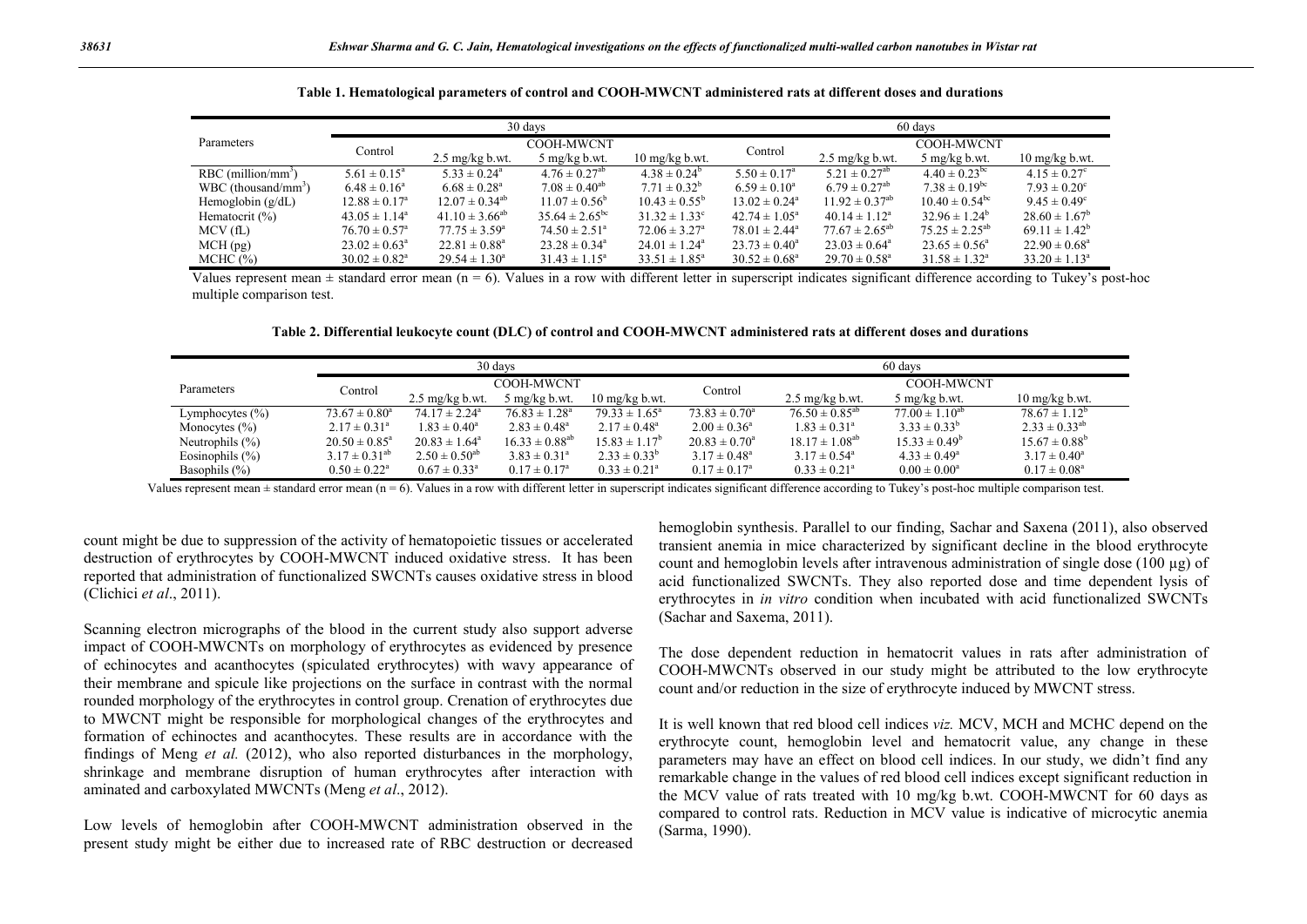The results of our study indicated that administration of COOH-MWCNTs to rats caused a systemic immune or inflammatory response as evident by significant increase in the number of circulating total leukocytes, as well as in the percentage of monocytes and lymphocytes in blood. These results are supported by the findings of Yamaguchi *et al.* (2012), who also reported sustained systemic inflammation caused by single intraperitoneal administration of MWCNTs along with the increase in the number of leukocytes, granulocytes, lymphocytes and monocytes from 1 to 20 weeks after MWCNT administration (Yamaguchi *et al*., 2012). In the present study, a significant reduction in the percentage of neutophils was observed in experimental rats as compared to control rat. These results are corroborated with the findings of Magaye *et al.* (2014), who also reported significant reduction in the number of neutrophils and an increase in the number of leukocytes and monocytes as a result of nickel nanoparticle induced inflammatory condition (Magaye *et al*., 2014). According to Tian *et al.* (2013), neutrophils and macrophages present the front-line of early inflammatory responses against foreign materials and as neutrophils are short lived; accordingly their number decreases rapidly while the number of monocytes and lymphocytes increases in the later phase of inflammation (Tian *et al*., 2013).

In conclusion, the results of our study suggest that COOH-MWCNT administration could adversely alter the hematological parameters of rats in dose and duration dependent manner. Further, *in vivo* studies are needed to investigate the interaction of COOH-MWCNT with blood cells and blood components.

### Acknowledgements

The authors are highly thankful to the Head of the Department and CAS coordinator for providing the necessary facilities, the Coordinator DBT-IPLS, University of Rajasthan, Jaipur for providing ultrasonication facility. We are also thankful to University Science Instrumentation Center (USIC), University of Rajasthan, Jaipur for scanning electron microscope (SEM) imaging of blood samples. The first author also acknowledges ICMR, New Delhi for providing ICMR-JRF and the second author to University Grants Commission, New Delhi for the award of Emeritus Fellowship.

### Declaration of Conflicting Interests

The author(s) declare no conflicts of interest.

## REFERENCES

- Baughman, R.H., Zakhidov, A.A., de Heer, W.A. 2002. Carbon nanotubes-the route toward applications, *Science,* 297:787-792.
- Bianco, A., Kostarelos, K., Prato, M. 2005. Applications of carbon nanotubes in drug delivery, *Curr. Opin. Chem. Biol.,* 9:674-679.
- Bussy, C., Methven, L., Kostarelos, K. 2013. Hemotoxicity of carbon nanotubes, *Adv. Drug. Deliver. Rev*., 65:2127-2134.
- Cai, D., Mataraza, J.M., Qin, Z.H., *et al*. 2005. Highly efficient molecular delivery into mammalian cells using carbon nanotube spearing, *Nat Methods*, 2:449-454.
- Clichici, S, Mocan, T, Filip, A, *et al*. 2011. Blood oxidative stress generation after intraperitoineal administration of functionalized single-walled carbon nanotubes in rats, *Acta Physiol Hung*., 98:231-241.
- Clichici, S., Biris, A.R., Tabaran, F., Filip, A. 2012. Transient oxidative stress and inflammation after intraperitoneal administration of multiwalled carbon nanotubes functionalized with single strand DNA in rats. *Toxicol Appl Pharmacol*., 259(3):281-292.
- Crosby, W.H., Munn, J.I., Furth, F.W. 1954. Standardizing a method for clinical hemoglobinometry, *US Armed Forces Med J*., 5:693-703.
- de la Zerda, A., Kim, J.W., Galanzha, E.I., Gambhir, S.S., Zharov, V.P. 2011. Advanced contrast nanoagents for photoacoustic molecular imaging, cytometry, blood test and photothermal theranostics, *Contrast Media Mol Imaging*. 6:346-369.
- De Volder, M.F., Tawfick, S.H., Baughman, R.H., Hart, A.J. 2013. Carbon nanotubes: present and future commercial applications. *Science* 339:535-539.
- Delogu, L.G., Venturelli, E., Manetti, R., *et al*. 2012. *Ex vivo* impact of functionalized carbon nanotubes on human immune cells, *Nanomed*., 7:231-243.
- Ghai, C.L. 2013. Hematology: The Differential Leukocyte Count (DLC). In: A textbook of practical physiology. New Delhi: *Jaypee Brothers Medical Publishers* Pvt. Ltd. 69-77.
- Hong, G., Lee, J.C., Robinson, J.T., *et al*. 2012. Multifunctional in vivo vascular imaging using nearinfrared II fluorescence, *Nat Med* 18:1841-1846.
- Iijima, S. 1991. Helical microtubules of graphitic carbon, *Nature,* 354:56–58.
- In het Panhuis, M. 2003. Vaccine delivery by carbon nanotubes, *Chem. Biol*., 10:897-898.
- Kam, N.W.S., Dai, H. 2005. Carbon nanotubes as intracellular protein transporters: generality and biological functionality, *J. Am. Chem. Soc.,* 127:6021-6026.
- Kato, T., Totsuka, Y., Ishino, K., *et al*. 2013. Genotoxicity of multi-walled carbon nanotubes in both *in vitro* and *in vivo* assay systems, *Nanotoxicol* 7:452-461.
- Kayat, J., Gajbhiye, V., Tekade, R.K., Jain, N.K. 2011. Pulmonary toxicity of carbon nanotubes: a systematic report, *Nanomed Nanotech Biol. Med*., 7:40-49.
- Keren, S., Zavaleta, C., Cheng, Z., de La Zerda, A., Gheysens, O., Gambhir, S.S. 2008. Noninvasive molecular imaging of small living subjects using Raman spectroscopy, *Proc. Natl. Acad. Sci*., 105:5844-5849.
- Liu, Y., Wu, D.C., Zhang, W.D., *et al*. 2005. Polyethylenimine-grafted multiwalled carbon nanotubes for secure noncovalent immobilization and efficient delivery of DNA, *Angew Chem.,* 117: 4860-4863.
- Liu, Z., Tabakman, S., Welsher, K., Dai, H. 2009. Carbon nanotubes in biology and medicine: *in vitro* and *in vivo* detection, imaging and drug delivery, *Nano Res*., 2:85-120.
- Lynch, M.J., Raphael, S.S., Mellor, L.D., Spare, P.D., Inwood, M.J.H. 1969. In: Medical Laboratory Technology and Clinical Pathology. 2nd ed. Philadelphia: WB Saunders 626- 640.
- Madani, S.Y., Mandel, A., Seifalian, A.M. 2013. A concise review ofcarbonnanotube'stoxicology, *Nano Rev*., 4:21521.
- Magaye, R.R., Yue, X., Zou, B., *et al*. 2014. Acute toxicity of nickel nanoparticles in rats after intravenous injection, *Int J Nanomed*., 9:1393-1402.